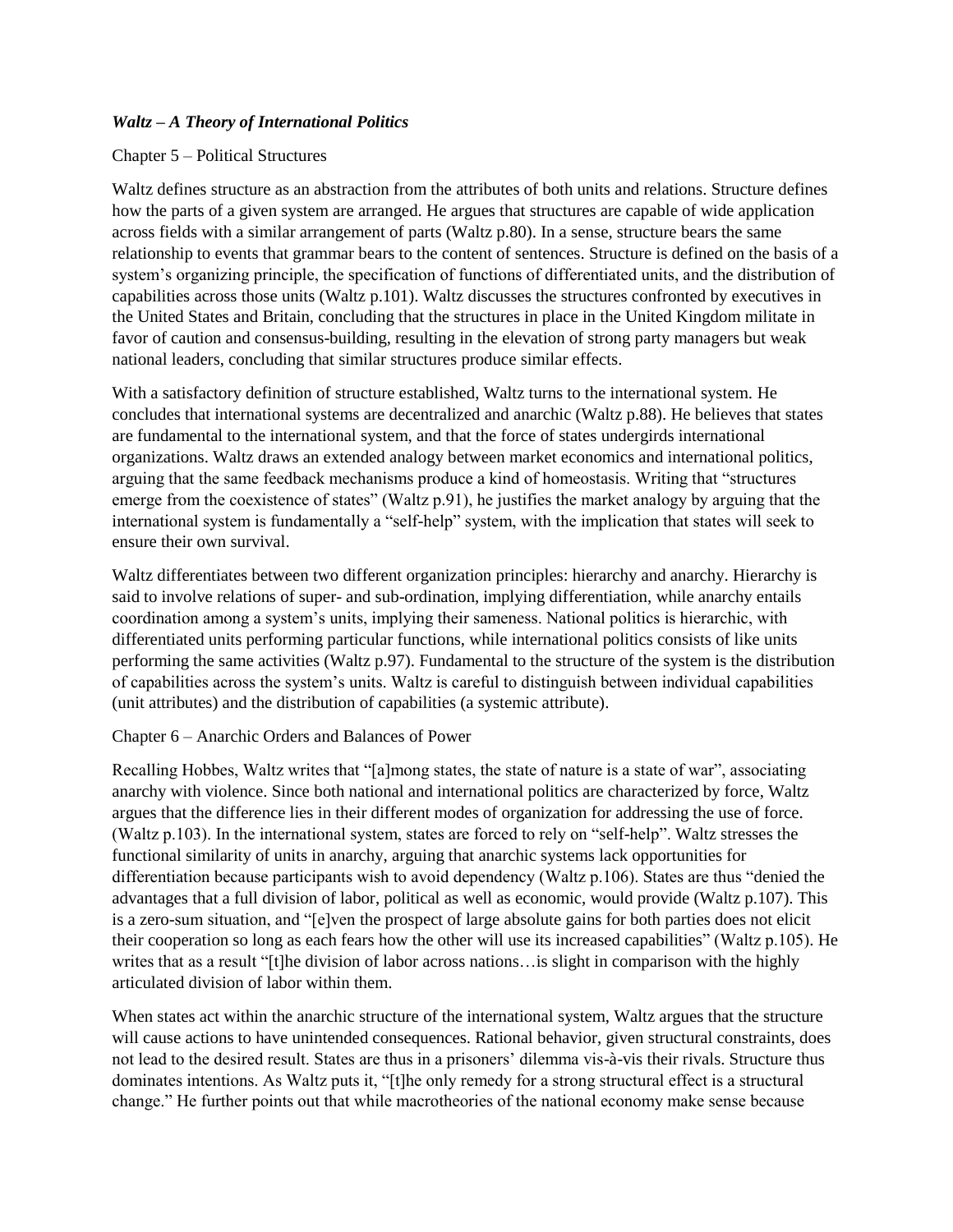there is a unitary actor with responsibility for the system, macrotheories of international politics lack the same practical implications because there is no such overarching actor with systemic responsibility (Waltz p.110).

Since the anarchic "self-help" position is characterized by a great deal of risk, Waltz explores how this risk might be limited. He proposes that by enmeshing states in a hierarchical order, states could (at some cost) reduce the risk imposed by anarchy (Waltz p.111). However, he argues that this possibility is foreclosed by the difficulty of mobilizing the resources needed to create and maintain the unity of the system (Waltz p.112). As the incipient central authority grows in power, Waltz argues that it will become an ever-more attractive target for states to control. As a result, "[n]o appeal can be made to a higher entity clothed with the authority and equipped with the ability to act on its own initiative" and attempts at world government are doomed to founder (Waltz p.113). The persistence of the use of force in the international system is explained by a credibility argument – threats, to be credible, must sometimes be acted on (Waltz p.114).

Waltz introduces the concept of balance-of-power, arguing that this system will prevail in anarchic orders populated by units wishing to survive (Waltz p.121). He argues that the falsifiability criterion is overly strict, and proposes testing his theory instead by presenting "hard cases" and looking for confirmation. Balance-of-power theory predicts that states will seek to maintain their own power through imitation of successful states, and that the military power of relatively weaker states will increase more quickly (or shrink more slowly) than the power of stronger and larger ones (Waltz p.124). However, as state actions are motivated both by structures and by internal political reasons, Waltz is pessimistic about attributing particular actions to balance-of-power theory. Instead, he proposes that we confront the theory with evermore-difficult tests.

As a feature of anarchy, balancing will diminish to the extent that hierarchical structures prevail. The alternative behavior, bandwagoning, emerges when gains are possible for the losers and when losing does not jeopardize their security (Waltz p.126). In an anarchic context where these facts do not prevail, states will seek to ensure their survival by joining weaker coalitions. This means that "states balance power rather than maximize it" (Waltz p.127). The resulting competition forces states to imitate their competitors' successful practices, producing "a tendency to sameness" among the competitors. Even nonconformist states are socialized over time by mere involvement in the system (Waltz p.128).

## Chapter 7 – Structural Causes and Economic Effects

Waltz argues that state power is unitary, and that states rely on their combined capabilities to survive. It is thus nonsensical to speak of "economic superpowers" or to otherwise differentiate state capacity (Waltz p.131). Given the inequality of nations, Waltz concludes that the number of consequential states will be small. He further argues that inequality is a spur to peace, because extreme equality is associated with instability (Waltz p.132). Waltz compares small states to "price-takers" in the economic system, and large states to "price makers" who must worry about the systemic consequences of their actions. To these large states, "relative gains may be more important than absolute ones" (Waltz p.134) because such gains have greater survival implications. To put the point slightly differently, great powers are in a situation of strategic complementarity vis-à-vis their rivals, and must take their decisions into account.

Waltz thinks that as the number of major powers increases there is a concomitant increase in the cost of bargaining among them. As a result, structural factors militate in favor of a small number of major powers at any given time. He concludes that smaller systems are more stable, and that major powers in small systems are better able to coordinate their actions to achieve mutual gains (Waltz, p.136). Waltz argues that interdependence (mutual dependence) among states can make conflict more likely unless the